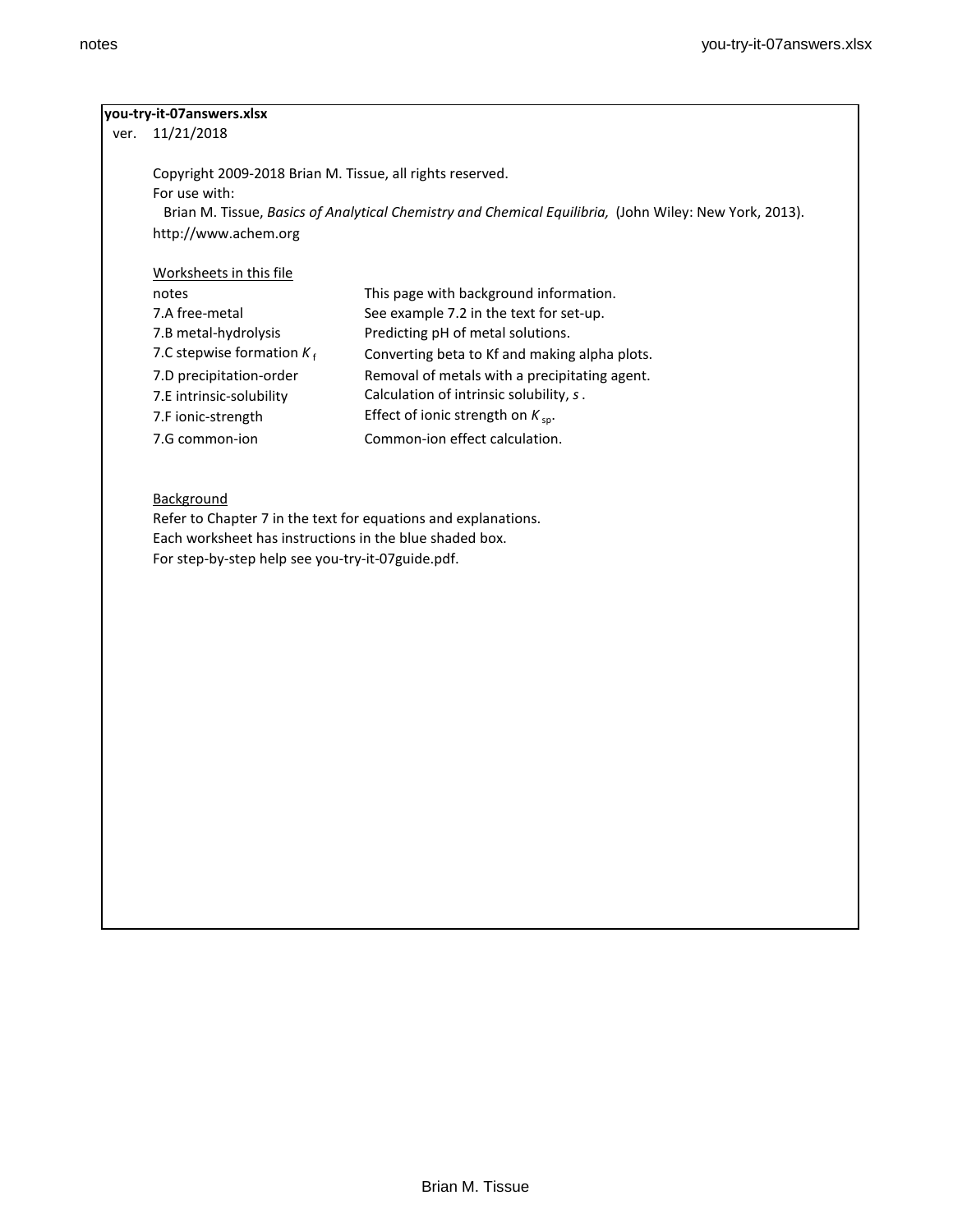# **You-Try-It 7.A Free Metal Fraction**

Table 7.A.1 lists different ammonia concentrations, where  $c$  \_NH<sub>3</sub> represents formal concentration.

1. Predict the fraction of Ag<sup>+</sup> remaining as the free ion for each solution.

You may do your calculations assuming that  $\beta_2' = \beta_2$ .

The formal concentration of Ag<sup>+</sup> is  $c_{Ag}$  = 5.0×10<sup>-4</sup> M.

The equilibrium is:

$$
Ag^+ + 2 NH_3 \rightleftharpoons Ag(NH_3)_2^+.
$$

Hint: spreadsheets are ideal to calculate using successive approximations.

2. Plot the alpha fraction versus  $c$  \_NH<sub>3</sub>.

 $\beta_2 = 1.1E+07$ *c* **Ag =** 5.00E-04 M *α* **=** 0.50 (first guess)

**Table 7.A.1**

|      | $[Ag^{\dagger}]$    |              |              | $[Ag^+]$     |              | $[Ag+]$    |       |
|------|---------------------|--------------|--------------|--------------|--------------|------------|-------|
| case | $c$ NH <sub>3</sub> | 1st approx   | alpha        | 2nd approx   | alpha        | 3rd approx | alpha |
|      | 2.00E-03            | 2.27E-05     | 4.55E-02     | 4.34E-05     | 8.68E-02     | 4.15E-05   | 0.083 |
| 2    | 4.00E-03            | $2.53E - 06$ | 5.05E-03     | $5.02E - 06$ | $1.00E - 02$ | 5.00E-06   | 0.010 |
| 3    | 6.00E-03            | 9.09E-07     | $1.82E - 03$ | 1.81E-06     | $3.63E - 03$ | 1.81E-06   | 0.004 |
| 4    | 8.00E-03            | 4.64E-07     | 9.28E-04     | 9.27E-07     | $1.85E - 03$ | 9.26E-07   | 0.002 |
| 5    | 1.00E-02            | 2.81E-07     | $5.61E - 04$ | 5.61E-07     | $1.12E - 03$ | 5.61E-07   | 0.001 |

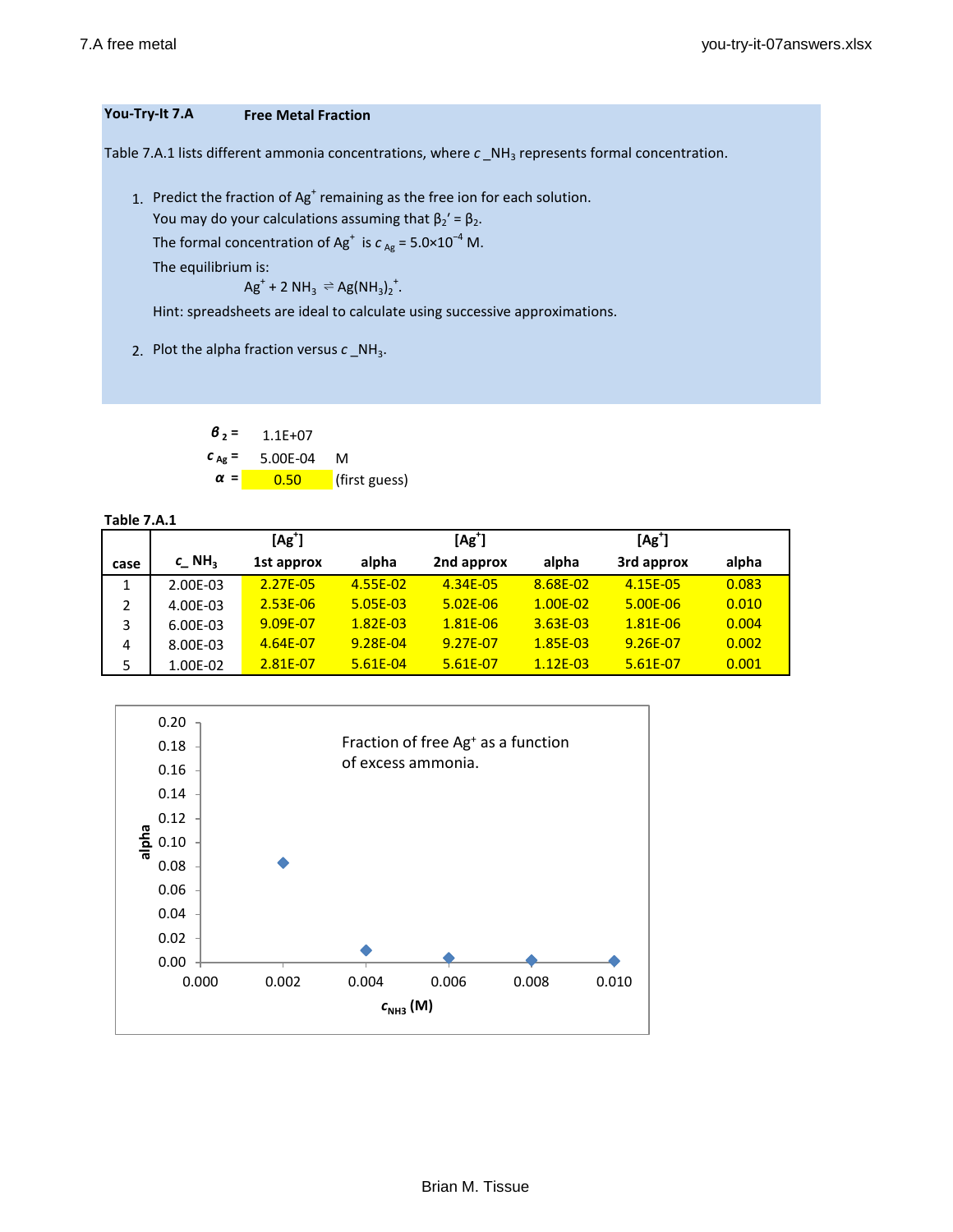# **You-Try-It 7.B Metal Hydrolysis**

Table 7.B.1 lists several aqueous solutions of metal salts.

- 1. Use the adjacent p $K_a$  values to predict p[H<sub>3</sub>O<sup>+</sup>] for each solution.  $Co^{2+}$  0.7 You may assume that the solutions are degassed to remove  $CO<sub>2</sub>$ .
- 2. Review the results and correct any discrepencies. Recalculate  $p[H_3O^+]$  using the corrected  $K_a'$  values.

| metal     | pK,  |
|-----------|------|
| $Mg^{2+}$ | 11.4 |
| $Co2+$    | 9.7  |
| $Cu2+$    | 7.5  |
| $Co3+$    | 6.6  |
| $Al3+$    | 5.0  |
|           |      |

## **Table 7.B.1**

| case | soluble salt                      | $c(\mathsf{M})$ | $K_{\rm a}$ | $[H_3O^+]$   | $p[H_3O^+]$ |
|------|-----------------------------------|-----------------|-------------|--------------|-------------|
|      | Cu(NO <sub>3</sub> ) <sub>2</sub> | 0.0010          | 3.16E-08    | $5.62E - 06$ | 5.25        |
|      | $Al_{2}(SO_{4})_{3}$              | 0.0010          | 1.00E-05    | $1.41F - 04$ | 3.85        |
|      | MgCl <sub>2</sub>                 | 0.0010          | 3.98F-12    | 6.31E-08     | 7.20        |
|      | MgCl <sub>2</sub>                 | 0.10            | 3.98F-12    | 6.31E-07     | 6.20        |

### There are two calculations that we should revisit.

The first calculation to check is case 3, the 0.001 M  $MgCl<sub>2</sub>$ .

If we expect metal hydrolysis to make a solution acidic, a basic pH of 7.2 does not make any sense. In this case, the amount of  $H_3O^+$  produced by the Mg<sup>2+</sup> is lower than the autoionization of water. We may neglect the metal hydrolysis and predict that the solution will have a pH of 7:

| <b>case</b> | soluble salt      | MI     | ^ a          | $\cdot$ 0.h, | $p[H3O+]$ |
|-------------|-------------------|--------|--------------|--------------|-----------|
| ں           | MgCl <sub>7</sub> | 0.0010 | <b>QRF-1</b> | <u>a-</u>    |           |

In case 4, a higher concentration of  ${Mg}^{2+}$  does affect the solution pH.

The other calculation that we can revise is in case 2.

The calculated result of  $[H_3O^+]$  = 1.4E-4 M is not insignificant compared to the 1.0E-3 M metal concentration. Recall that we calculated  $[H_3O^+]$  assuming that  $(c - [H3O+]) \approx c$ .

We can recalculate using a successive approximation:

| case   | soluble salt   | M      | . .             | $(H3O+)$ | [H <sub>3</sub> O <sup>**</sup> | $D(H, O^+)$ |
|--------|----------------|--------|-----------------|----------|---------------------------------|-------------|
| -<br>- | $Al_2(SO_4)_3$ | 0.0010 | <b>1.00E-05</b> | .41E-04  | 1E-04                           | 3.88        |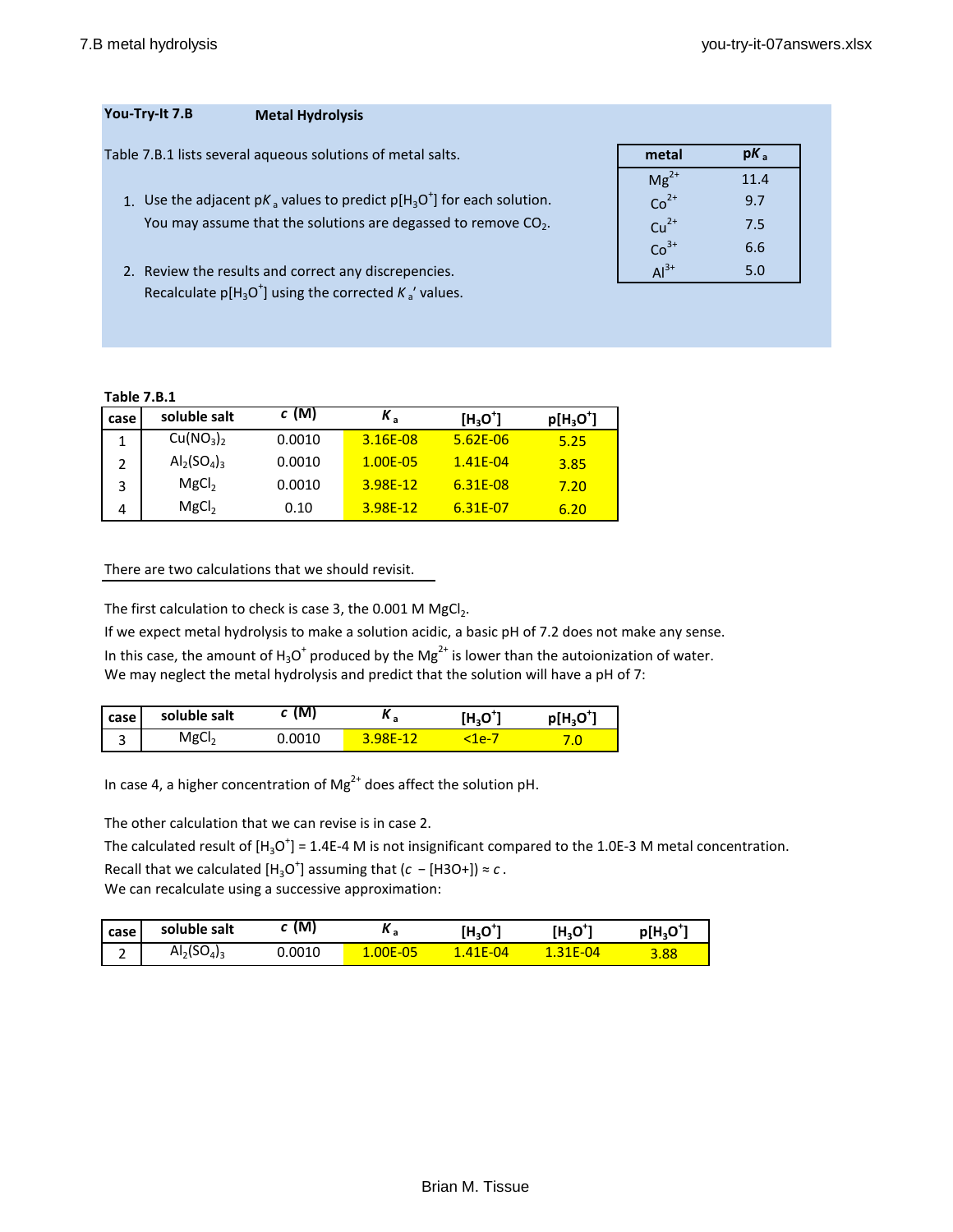### **You-Try-It 7.C Stepwise** *K* **<sup>f</sup>**

Tables 7.C.1 and 2 list cumulative formation constants for two different metal-ligand combinations.

- 1. Use the *β*<sub>n</sub> values to calculate stepwise formation constants, *K*<sub>n</sub>. We will neglect activity effects in these calculations, i.e.,  $K_n' = K_n$ .
- 2. Use the stepwise formation constants,  $K_n$  to plot alpha plots. Equations for alpha values are on page 264 of the text.

**Table 7.C.1. Log formation constants for Fe3+/SCN<sup>−</sup> complexes**

|            | $n = 1$      | $n = 2$      |
|------------|--------------|--------------|
| $\log 6_n$ | 2.11         | 3.30         |
| в.         | $1.29F + 02$ | $2.00E + 03$ |
|            | $1.29F + 02$ | $1.55E + 01$ |

**Table 7.C.2. Log formation constants for Cu2+/NH3 complexes**

|                    | $n = 1$      | $n = 2$      | $n = 3$      | $n = 4$      |
|--------------------|--------------|--------------|--------------|--------------|
| log 6 <sub>n</sub> | 4.25         | 7.61         | 10.60        | 12.40        |
| $\sigma_{n}$       | $1.78E + 04$ | $4.07E + 07$ | $3.98E + 10$ | $2.51F+12$   |
| л.                 | $1.78E + 04$ | $2.29E + 03$ | $9.77F + 02$ | $6.31E + 01$ |

| $[1]$   | log[L]  | alpha0   | alpha1   | alpha2   |
|---------|---------|----------|----------|----------|
| 1.0E-06 | $-6.00$ | 1.00E+00 | 1.29E-04 | 2.00E-09 |
| 2.0E-06 | $-5.70$ | 1.00E+00 | 2.58E-04 | 7.98E-09 |
| 4.0E-06 | $-5.40$ | 9.99E-01 | 5.15E-04 | 3.19E-08 |
| 6.0E-06 | $-5.22$ | 9.99E-01 | 7.72E-04 | 7.18E-08 |
| 8.0E-06 | $-5.10$ | 9.99E-01 | 1.03E-03 | 1.28E-07 |
| 1.0E-05 | $-5.00$ | 9.99E-01 | 1.29E-03 | 1.99E-07 |
| 2.0E-05 | $-4.70$ | 9.97E-01 | 2.57E-03 | 7.96E-07 |
| 4.0E-05 | $-4.40$ | 9.95E-01 | 5.13E-03 | 3.18E-06 |
| 6.0E-05 | $-4.22$ | 9.92E-01 | 7.67E-03 | 7.13E-06 |
| 8.0E-05 | $-4.10$ | 9.90E-01 | 1.02E-02 | 1.26E-05 |
| 1.0E-04 | $-4.00$ | 9.87E-01 | 1.27E-02 | 1.97E-05 |
| 2.0E-04 | $-3.70$ | 9.75E-01 | 2.51E-02 | 7.78E-05 |
| 4.0E-04 | $-3.40$ | 9.51E-01 | 4.90E-02 | 3.04E-04 |
| 6.0E-04 | $-3.22$ | 9.28E-01 | 7.17E-02 | 6.66E-04 |
| 8.0E-04 | $-3.10$ | 9.06E-01 | 9.33E-02 | 1.16E-03 |
| 1.0E-03 | $-3.00$ | 8.84E-01 | 1.14E-01 | 1.76E-03 |
| 2.0E-03 | $-2.70$ | 7.90E-01 | 2.04E-01 | 6.31E-03 |
| 4.0E-03 | $-2.40$ | 6.46E-01 | 3.33E-01 | 2.06E-02 |
| 6.0E-03 | $-2.22$ | 5.42E-01 | 4.19E-01 | 3.89E-02 |
| 8.0E-03 | $-2.10$ | 4.63E-01 | 4.78E-01 | 5.92E-02 |
| 1.0E-02 | $-2.00$ | 4.02E-01 | 5.18E-01 | 8.02E-02 |
| 2.0E-02 | $-1.70$ | 2.29E-01 | 5.89E-01 | 1.82E-01 |
| 4.0E-02 | $-1.40$ | 1.07E-01 | 5.51E-01 | 3.42E-01 |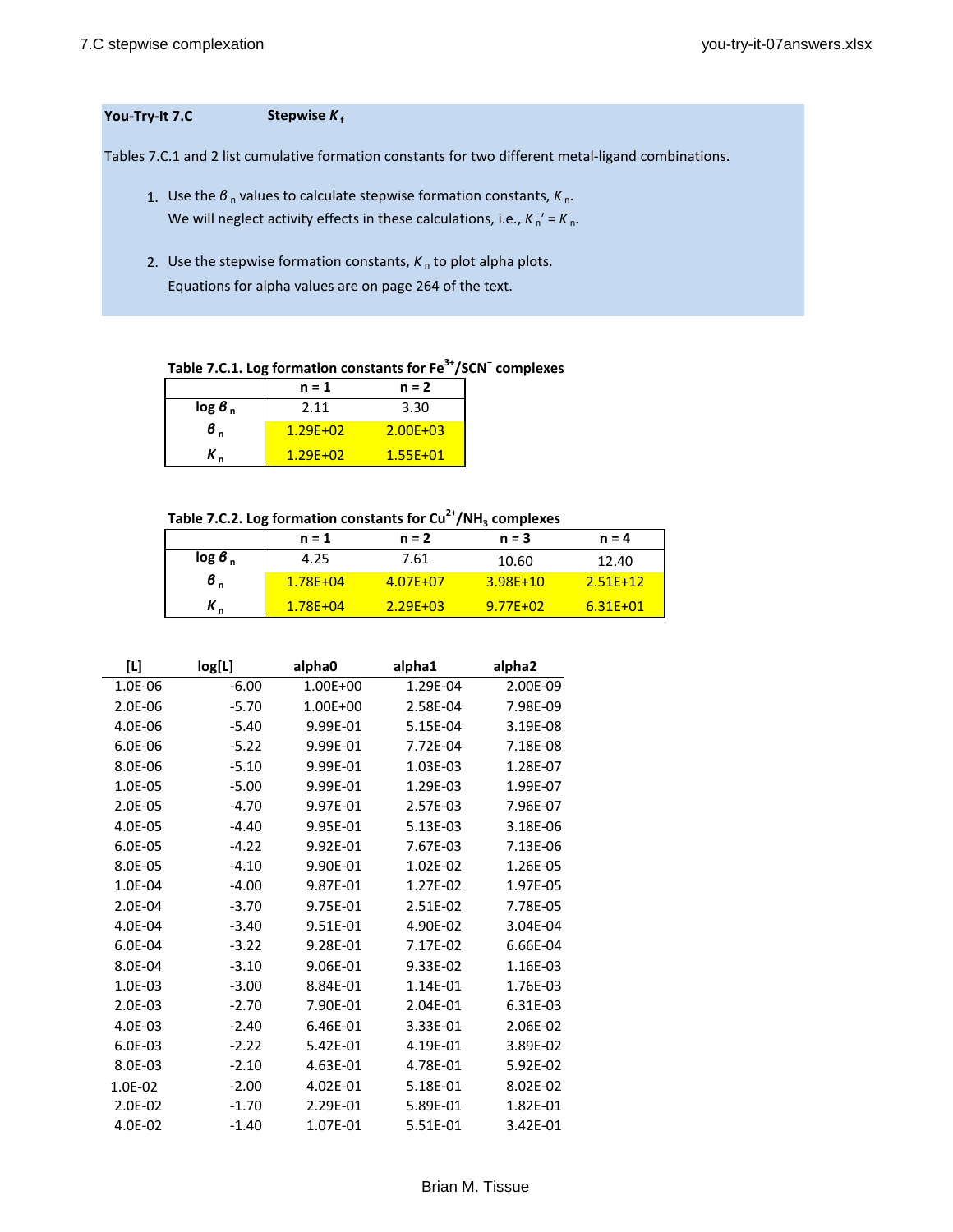| 6.0E-02     | $-1.22$ | 6.28E-02 | 4.86E-01 | 4.51E-01 |
|-------------|---------|----------|----------|----------|
| 8.0E-02     | $-1.10$ | 4.15E-02 | 4.28E-01 | 5.30E-01 |
| 1.0E-01     | $-1.00$ | 2.96E-02 | 3.81E-01 | 5.90E-01 |
| 2.0E-01     | $-0.70$ | 9.38E-03 | 2.42E-01 | 7.49E-01 |
| 4.0E-01     | $-0.40$ | 2.69E-03 | 1.39E-01 | 8.59E-01 |
| 6.0E-01     | $-0.22$ | 1.26E-03 | 9.70E-02 | 9.02E-01 |
| 8.0E-01     | $-0.10$ | 7.24E-04 | 7.46E-02 | 9.25E-01 |
| $1.0E + 00$ | 0.00    | 4.71E-04 | 6.06E-02 | 9.39E-01 |
|             |         |          |          |          |

| $[1]$       | log[L]  | alpha0   | alpha1   | alpha2   | alpha3   | alpha4     |
|-------------|---------|----------|----------|----------|----------|------------|
| 1.0E-06     | $-6.00$ | 9.82E-01 | 1.75E-02 | 4.00E-05 | 3.91E-08 | $2.47E-12$ |
| 2.0E-06     | $-5.70$ | 9.66E-01 | 3.43E-02 | 1.57E-04 | 3.07E-07 | 3.88E-11   |
| 4.0E-06     | $-5.40$ | 9.33E-01 | 6.64E-02 | 6.08E-04 | 2.38E-06 | 6.00E-10   |
| 6.0E-06     | $-5.22$ | 9.02E-01 | 9.63E-02 | 1.32E-03 | 7.76E-06 | 2.94E-09   |
| 8.0E-06     | $-5.10$ | 8.73E-01 | 1.24E-01 | 2.28E-03 | 1.78E-05 | 8.99E-09   |
| 1.0E-05     | $-5.00$ | 8.46E-01 | 1.50E-01 | 3.45E-03 | 3.37E-05 | 2.13E-08   |
| 2.0E-05     | $-4.70$ | 7.29E-01 | 2.59E-01 | 1.19E-02 | 2.32E-04 | 2.93E-07   |
| 4.0E-05     | $-4.40$ | 5.62E-01 | 4.00E-01 | 3.66E-02 | 1.43E-03 | 3.61E-06   |
| 6.0E-05     | $-4.22$ | 4.50E-01 | 4.80E-01 | 6.60E-02 | 3.87E-03 | 1.46E-05   |
| 8.0E-05     | $-4.10$ | 3.70E-01 | 5.26E-01 | 9.64E-02 | 7.54E-03 | 3.81E-05   |
| 1.0E-04     | $-4.00$ | 3.10E-01 | 5.51E-01 | 1.26E-01 | 1.23E-02 | 7.79E-05   |
| 2.0E-04     | $-3.70$ | 1.54E-01 | 5.46E-01 | 2.50E-01 | 4.89E-02 | 6.17E-04   |
| 4.0E-04     | $-3.40$ | 5.80E-02 | 4.13E-01 | 3.78E-01 | 1.48E-01 | 3.73E-03   |
| 6.0E-04     | $-3.22$ | 2.84E-02 | 3.03E-01 | 4.16E-01 | 2.44E-01 | 9.23E-03   |
| 8.0E-04     | $-3.10$ | 1.59E-02 | 2.27E-01 | 4.16E-01 | 3.25E-01 | 1.64E-02   |
| 1.0E-03     | $-3.00$ | 9.82E-03 | 1.75E-01 | 4.00E-01 | 3.91E-01 | 2.47E-02   |
| 2.0E-03     | $-2.70$ | 1.79E-03 | 6.37E-02 | 2.92E-01 | 5.71E-01 | 7.20E-02   |
| 4.0E-03     | $-2.40$ | 2.55E-04 | 1.82E-02 | 1.66E-01 | 6.51E-01 | 1.64E-01   |
| 6.0E-03     | $-2.22$ | 7.45E-05 | 7.95E-03 | 1.09E-01 | 6.40E-01 | 2.42E-01   |
| 8.0E-03     | $-2.10$ | 2.99E-05 | 4.26E-03 | 7.80E-02 | 6.10E-01 | 3.08E-01   |
| 1.0E-02     | $-2.00$ | 1.45E-05 | 2.57E-03 | 5.89E-02 | 5.75E-01 | 3.63E-01   |
| 2.0E-02     | $-1.70$ | 1.36E-06 | 4.83E-04 | 2.21E-02 | 4.32E-01 | 5.45E-01   |
| 4.0E-02     | $-1.40$ | 1.11E-07 | 7.86E-05 | 7.21E-03 | 2.82E-01 | 7.11E-01   |
| 6.0E-02     | $-1.22$ | 2.42E-08 | 2.58E-05 | 3.55E-03 | 2.08E-01 | 7.88E-01   |
| 8.0E-02     | $-1.10$ | 8.10E-09 | 1.15E-05 | 2.11E-03 | 1.65E-01 | 8.33E-01   |
| 1.0E-01     | $-1.00$ | 3.43E-09 | 6.10E-06 | 1.40E-03 | 1.37E-01 | 8.62E-01   |
| 2.0E-01     | $-0.70$ | 2.30E-10 | 8.20E-07 | 3.76E-04 | 7.34E-02 | 9.26E-01   |
| 4.0E-01     | $-0.40$ | 1.50E-11 | 1.06E-07 | 9.75E-05 | 3.81E-02 | 9.62E-01   |
| 6.0E-01     | $-0.22$ | 2.99E-12 | 3.19E-08 | 4.39E-05 | 2.57E-02 | 9.74E-01   |
| 8.0E-01     | $-0.10$ | 9.53E-13 | 1.36E-08 | 2.48E-05 | 1.94E-02 | 9.81E-01   |
| $1.0E + 00$ | 0.00    | 3.92E-13 | 6.97E-09 | 1.60E-05 | 1.56E-02 | 9.84E-01   |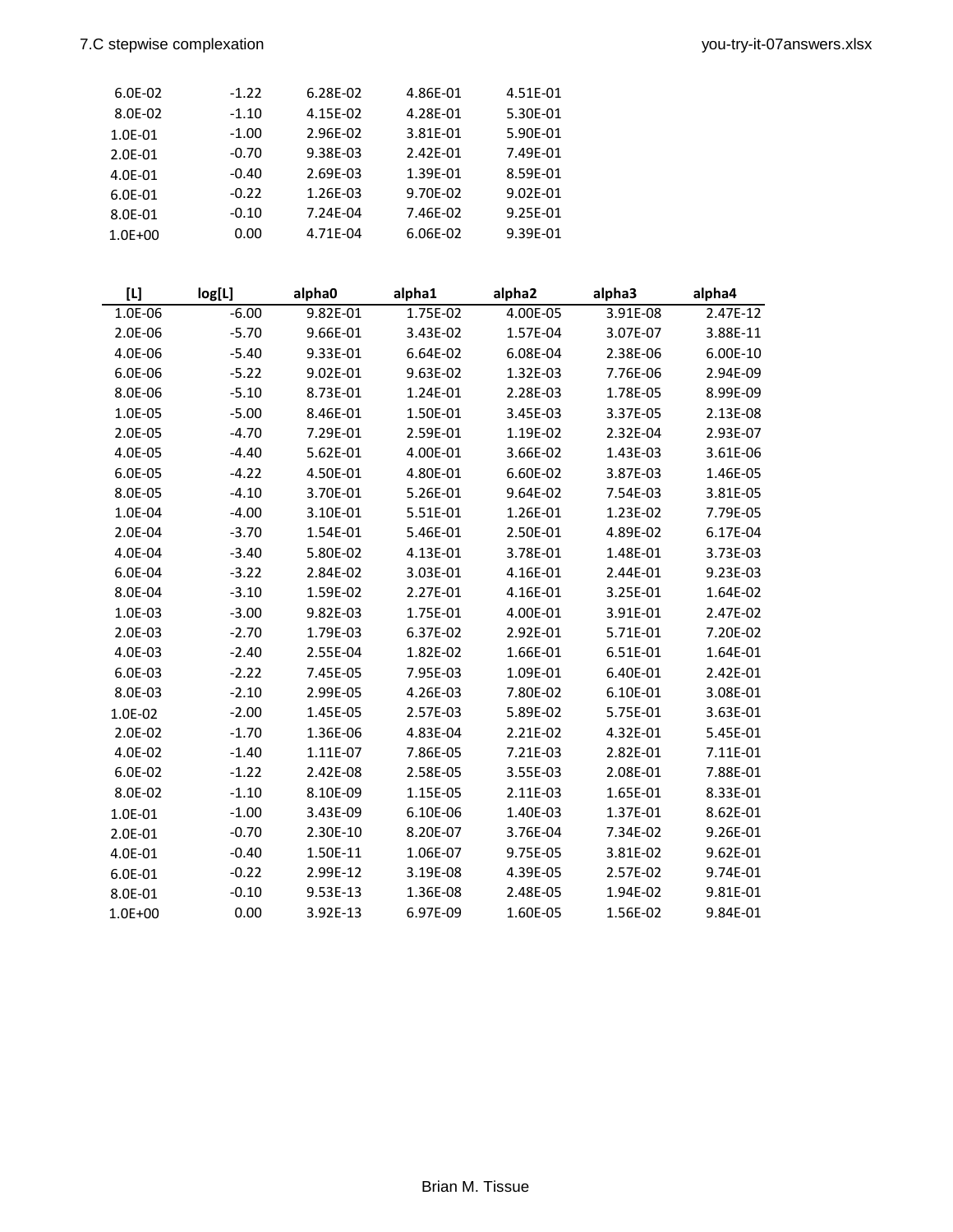

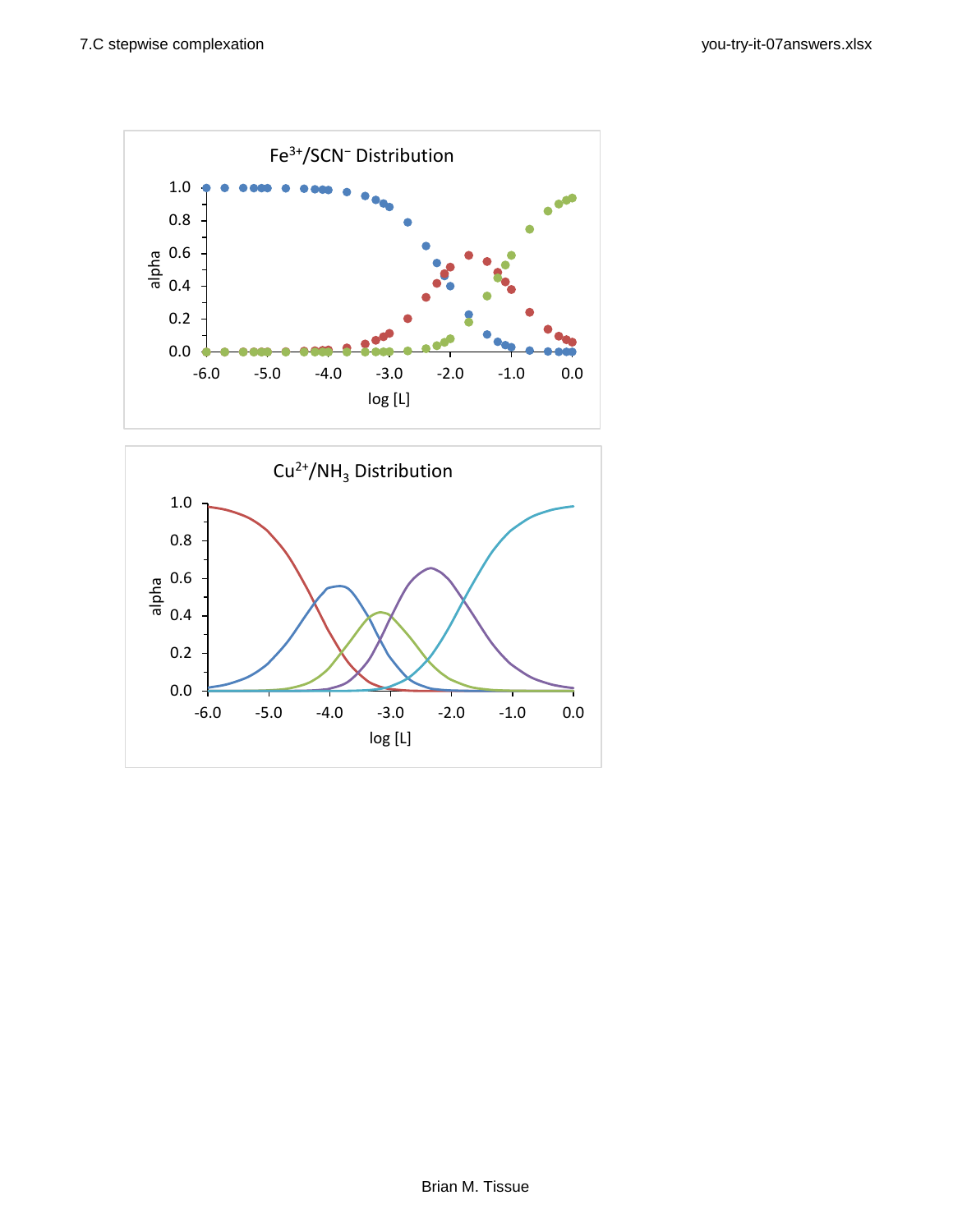# **You-Try-It 7.D Precipitation Order**

Table 7.D.1 lists  $K_{sp}$  values for several metal sulfide precipitates.

1. Use a  $K_{sp}$  expression to determine the sulfide concentration at which each cation precipitates. You may assume that the sulfide is not protonated and that there are no other competing equilibria. You may also do your calculations assuming that  $K_{sp}$ ' =  $K_{sp}$ . The concentration of the metal ions is in cell D15.

2. List the metal sulfides in the order in which they would precipitate as S<sup>−</sup> is added.

You may assume that the metal ions are present in equal concentrations.

 $[metal] = 0.001$  M

Table 7.D.1. Addition of Na<sub>2</sub>S to 0.001 M metal nitrate solution.

| insoluble salt    | $K_{sp}$ | $K_{sp}$ | exp M                    | exp X | $\mathsf{S}$ |
|-------------------|----------|----------|--------------------------|-------|--------------|
| CdS               | 8.00E-27 | 8.00E-27 | 1                        | 1     | $8.0E - 24$  |
| Cu <sub>2</sub> S | 2.50E-48 | 2.50E-48 | $\overline{2}$           | 1     | $2.5E-42$    |
| CuS               | 6.30E-36 | 6.30E-36 | 1                        | 1     | $6.3E - 33$  |
| FeS               | 6.30E-18 | 6.30E-18 | $\mathbf{1}$             | 1     | $6.3E-15$    |
| $La_2S_3$         | 2.00E-13 | 2.00E-13 | $\overline{\phantom{a}}$ | 3     | $5.8E - 03$  |
| <b>PbS</b>        | 8.00E-28 | 8.00E-28 | 1                        | 1     | 8.0E-25      |

| insoluble salt        | $K_{sp}$   | [S]        |
|-----------------------|------------|------------|
| Cu <sub>2</sub> S     | 2.50E-48   | 2.50E-42   |
| CuS                   | 6.30E-36   | 6.30E-33   |
| <b>Ph<sub>S</sub></b> | 8.00E-28   | 8.00E-25   |
| CdS                   | 8.00E-27   | 8.00E-24   |
| FeS                   | $6.30E-18$ | $6.30E-15$ |
| $La_2S_3$             | $2.00E-13$ | 5.85E-03   |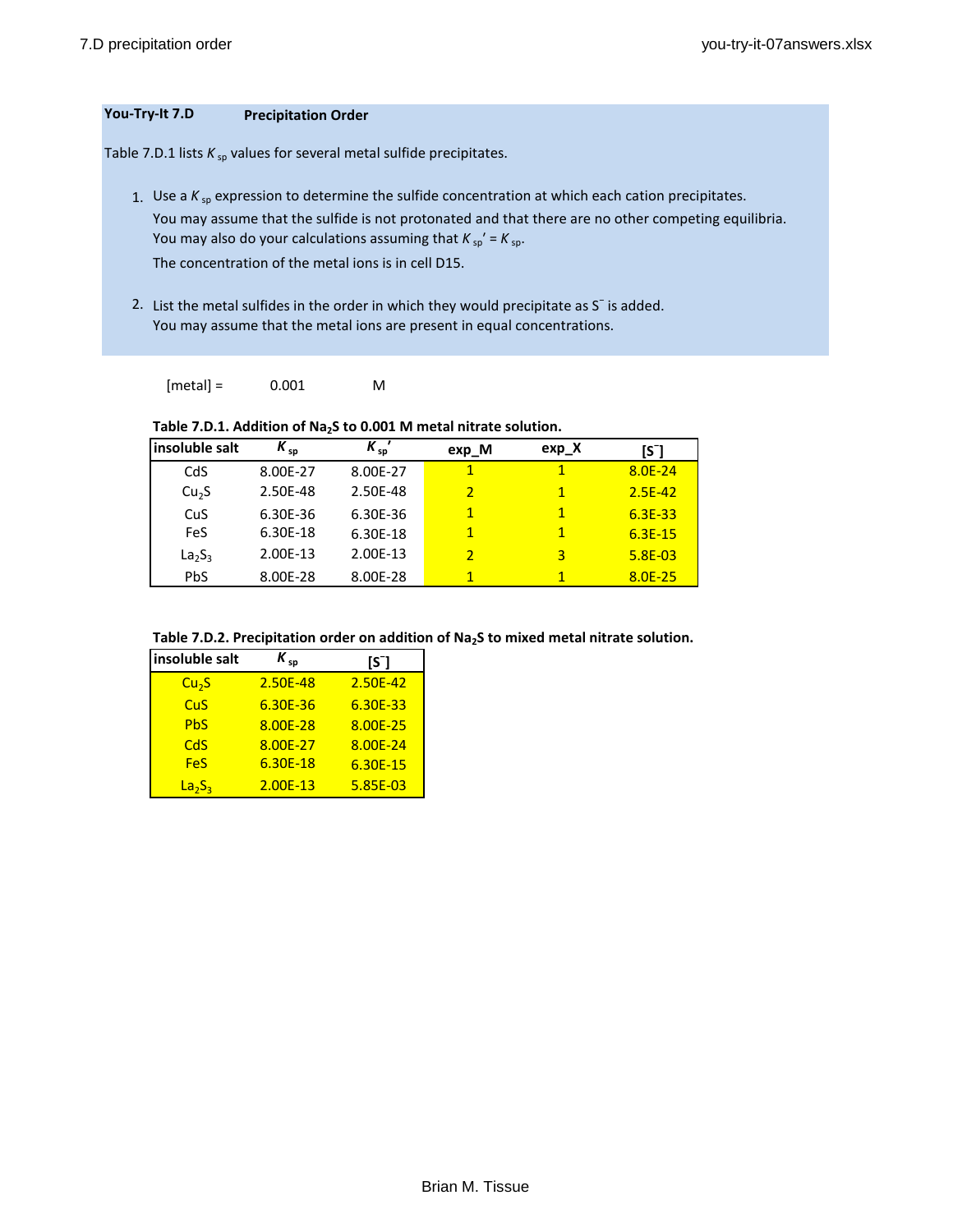#### **You-Try-It 7.E Intrinsic Solubility**

Table 7.E.1 lists a series of insoluble salts.

Sulfide can be used to precipitate metal ions from industrial waste streams. The following calculation predicts the metal concentration that remains in solution. Actual metal concentrations will be higher due to formation of complexes and soluble particulates.

- 1. Use a  $K_{sp}$  expression to predict the intrinsic solubility,  $s$ , of each precipitate. You may do your calculations assuming that  $K_{sp'} = K_{sp}$ . Include the expressions for  $K_{sp}$  and  $s$  in the table.
- 2. Use the calculated values of *s* to determine the metal concentration in solution. Copy values to Table 7.E.2 to organize the calculation.
- 3. Copy the previous results to Table 7.E.3. Use Paste Values for *s* so you can reorder. Convert the M concentration to ppm, ppb, or ppt to show convenient values. Reorder the list from low to high concentration.

**Table 7.E.1. Intrinsic solubility of metal sulfides.**

| insoluble salt                 | $K_{sp}$    | $K_{\rm SD}$ | expression               | s                                                               | s (M)       |
|--------------------------------|-------------|--------------|--------------------------|-----------------------------------------------------------------|-------------|
| CdS                            | 8.0E-27     | 8.0E-27      | $K_{\text{sp}} = S^2$    | $s = \sqrt{sqrt(K_{sp})}$                                       | $8.9E-14$   |
| Cu <sub>2</sub> S              | 2.5E-48     | 2.5E-48      | $K_{\rm{sp}} = (2s)^2 s$ | $S = (K_{sp}/4)^{1/3}$                                          | $8.5E-17$   |
| CuS                            | $6.3E - 36$ | 6.3E-36      | $K_{\rm sp} = s^2$       | $s = sqrt(K_{so})$                                              | $2.5E-18$   |
| FeS                            | 6.3E-18     | 6.3E-18      | $K_{sp} = s^2$           | $s = sqrt(K_{so})$                                              | $2.5E-09$   |
| La <sub>2</sub> S <sub>3</sub> | 1.0E-85     | 1.0E-85      |                          | $K_{\text{sp}} = (2s)^2 (3s)^3$ $s = (K_{\text{sp}}/108)^{1/5}$ | $3.9E-18$   |
| <b>PbS</b>                     | 8.0E-28     | 8.0E-28      | $K_{sp} = s^2$           | $s = sqrt(K_{so})$                                              | $2.8E - 14$ |

#### **Table 7.E.2. Metal concentration in presence of precipitate.**

| insoluble salt                 | $K_{sp}$  | s(M)      | $[m] = x*s$             | [m] (M)   |
|--------------------------------|-----------|-----------|-------------------------|-----------|
| CdS                            | 8.0E-27   | 8.9E-14   | 1                       | 8.9E-14   |
| Cu <sub>2</sub> S              | 2.5E-48   | 8.5E-17   | $\overline{\mathbf{2}}$ | $1.7E-16$ |
| CuS                            | 6.3E-36   | $2.5E-18$ | 1                       | $2.5E-18$ |
| <b>FeS</b>                     | 6.3E-18   | $2.5E-09$ |                         | 2.5E-09   |
| La <sub>2</sub> S <sub>3</sub> | $2.0E-13$ | $3.9E-18$ | 2                       | $7.8E-18$ |
| <b>PbS</b>                     | 8.0E-28   | $2.8E-14$ |                         | $2.8E-14$ |

#### **Table 7.E.3. Metal concentration conversion.**

| insoluble salt                 | $K_{sp}$    | [m] (M)   | m f.w. $(g/mol)$ | [m]         |     |
|--------------------------------|-------------|-----------|------------------|-------------|-----|
| CuS                            | $6.3E - 36$ | $2.5E-18$ | 63.55            | $1.6E - 07$ | ppt |
| La <sub>2</sub> S <sub>3</sub> | $2.0E-13$   | $7.8E-18$ | 138.9            | $1.1E - 06$ | ppt |
| Cu <sub>2</sub> S              | 2.5E-48     | $1.7E-16$ | 63.55            | $1.1E - 05$ | ppt |
| <b>PbS</b>                     | 8.0E-28     | $2.8E-14$ | 207.2            | 0.0059      | ppt |
| CdS                            | 8.0E-27     | $8.9E-14$ | 112.4            | 0.010       | ppt |
| FeS                            | $6.3E-18$   | 2.5E-09   | 55.85            | 0.14        | ppb |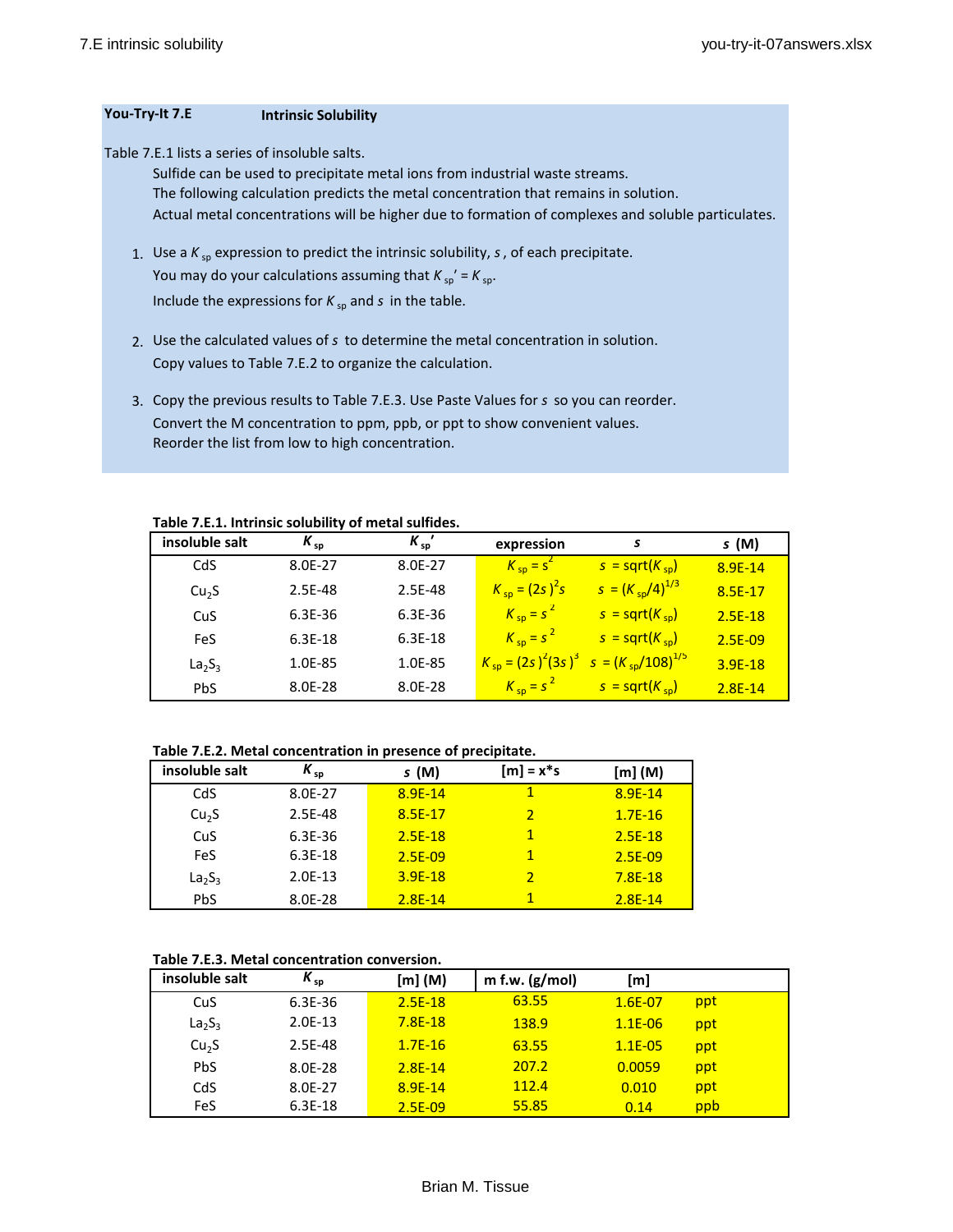### **You-Try-It 7.F Ionic Strength Effects on**  $K_{sp}$ **<sup>***'***</sup>**

Table 7.F.1 lists average activity coefficients for solutions at different ionic strengths. The ion concentration due to intrinsic solubility is usually low enough that we may neglect ionic strength. We will calculate  $K_{sp}$ ' to see how ionic strength, due to spectator ions, can affect solubility.

Table 7.F.2 lists several inorganic precipitates with their  $K_{sp}$  values.

- 1. Write the  $K_{sp}$  and  $K_{sp}'$  expressions for these compounds.
- 2. Use the average activity coefficients to correct  $K_{sp}$  and calculate  $s$  for one or more precipitate.

**Table 7.F.1. Average activity coefficents for given charge.**

| , I   | ±1   | ±2   | ±3   |
|-------|------|------|------|
| 0.001 | 0.96 | 0.87 | 0.73 |
| 0.005 | 0.93 | 0.75 | 0.52 |
| 0.010 | 0.90 | 0.67 | 0.42 |
| 0.050 | 0.82 | 0.47 | 0.20 |
| 0.100 | 0.77 | 0.40 | 0.14 |

(values from Kielland, J. *J. Am. Chem. Soc.* **1937**, *59* , 1675.)

| insoluble salt                 | $K_{\rm SD}$ |                           | $K_{sn}$                                                                                             | $K_{sn}$                                       |
|--------------------------------|--------------|---------------------------|------------------------------------------------------------------------------------------------------|------------------------------------------------|
| CdS                            | 8.0E-27      | $K_{sp}$ = $a_{Cd}a_s$    | $=$ γ <sub>2</sub> [Cd <sup>2+</sup> ] γ <sub>2</sub> [S <sup>2-</sup> ]                             | $K_{sp}^{\prime} = K_{sp}/\gamma_2\gamma_2$    |
| Cu <sub>2</sub> S              | 2.5E-48      | $K_{sp} = a_{Cu}^2 a_s$   | = (γ <sub>1</sub> [Cu <sup>+</sup> ]) <sup>2</sup> γ <sub>2</sub> [S <sup>2-</sup> ]                 | $K_{sp}^{\prime} = K_{sp}/\gamma_1^2 \gamma_2$ |
| CuS                            | 6.3E-36      | $K_{sp} = a_{Cu}a_{s}$    | $= \gamma_2$ [Cu <sup>2+</sup> ] γ <sub>2</sub> [S <sup>2-</sup> ]                                   | $K_{sp}^{\prime} = K_{sp}/\gamma_2 \gamma_2$   |
| FeS                            | $6.3E-18$    | $K_{sp} = a_{Fe}a_{S}$    | = $\gamma_2$ [Fe <sup>2+</sup> ] $\gamma_2$ [S <sup>2-</sup> ]                                       | $K_{sp}^{\prime} = K_{sp}/\gamma_2 \gamma_2$   |
| La <sub>2</sub> S <sub>3</sub> | 1.0E-85      | $K_{sp} = a_{La}^2 a_s^3$ | = (γ <sub>3</sub> [La <sup>3+</sup> ]) <sup>2</sup> (γ <sub>2</sub> [S <sup>2-</sup> ]) <sup>3</sup> | $K_{sp}' = K_{sp}/v_3^2v_2^3$                  |
| <b>PbS</b>                     | 8.0E-28      | $K_{sp} = a_{pb}a_s$      | $= \gamma_2[Pb^{2+}]$ γ <sub>2</sub> [S <sup>2-</sup> ]                                              | $K_{sp}^{\prime} = K_{sp}/\gamma_2\gamma_2$    |

## **Table 7.F.3. Solubility of CdS versus** *I* **c.**

| 'с    | $v_{m}$ | γx   | $K_{sp}$    | s (M)     |
|-------|---------|------|-------------|-----------|
| ≈0    |         |      | 8.0E-27     | 8.9E-14   |
| 0.001 | 0.87    | 0.87 | $1.1E-26$   | $1.0E-13$ |
| 0.005 | 0.75    | 0.75 | $1.4E - 26$ | $1.2E-13$ |
| 0.010 | 0.67    | 0.67 | $1.8E - 26$ | $1.3E-13$ |
| 0.050 | 0.47    | 0.47 | $3.6E - 26$ | $1.9E-13$ |
| 0.100 | 0.40    | 0.40 | $5.0E - 26$ | $2.2E-13$ |

#### Table 7.F.4. Solubility of  $La_2S_3$  versus  $I_c$ .

| ' c   | Иm   | γ,   | $K_{sp}$    | s (M)     |
|-------|------|------|-------------|-----------|
| ≈0    |      |      | 1.0E-85     | $3.9E-18$ |
| 0.001 | 0.73 | 0.87 | $3.4E-85$   | $5.0E-18$ |
| 0.005 | 0.52 | 0.75 | $1.3E - 84$ | $6.5E-18$ |
| 0.010 | 0.42 | 0.67 | 3.0E-84     | $7.7E-18$ |
| 0.050 | 0.20 | 0.47 | $5.7E-83$   | $1.4E-17$ |
| 0.100 | 0.14 | 0.40 | $2.3E-82$   | $1.8E-17$ |